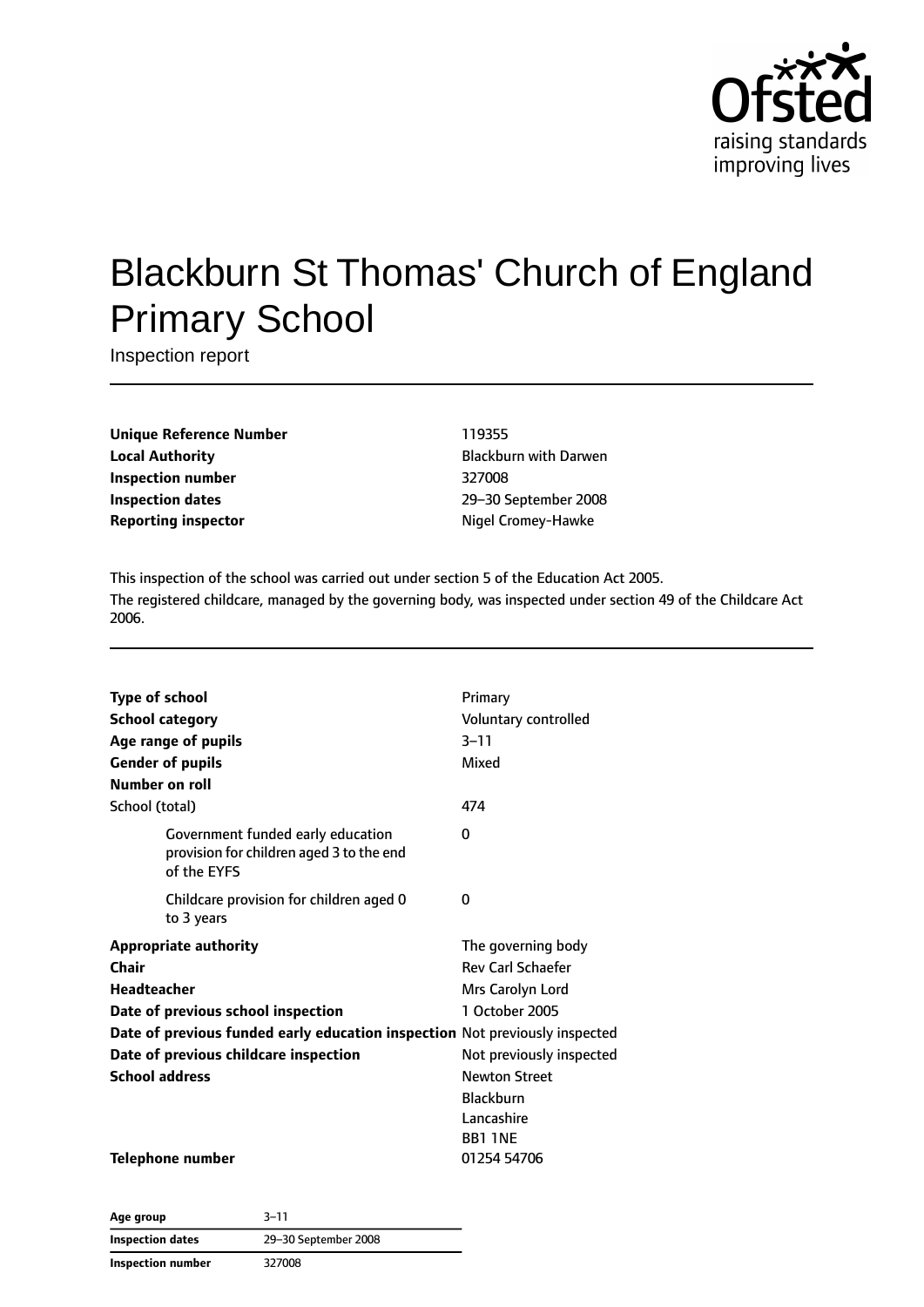**Fax number** 01254 694813

| Age group         | 3–11                 |
|-------------------|----------------------|
| Inspection dates  | 29-30 September 2008 |
| Inspection number | 327008               |

 $\overline{\phantom{a}}$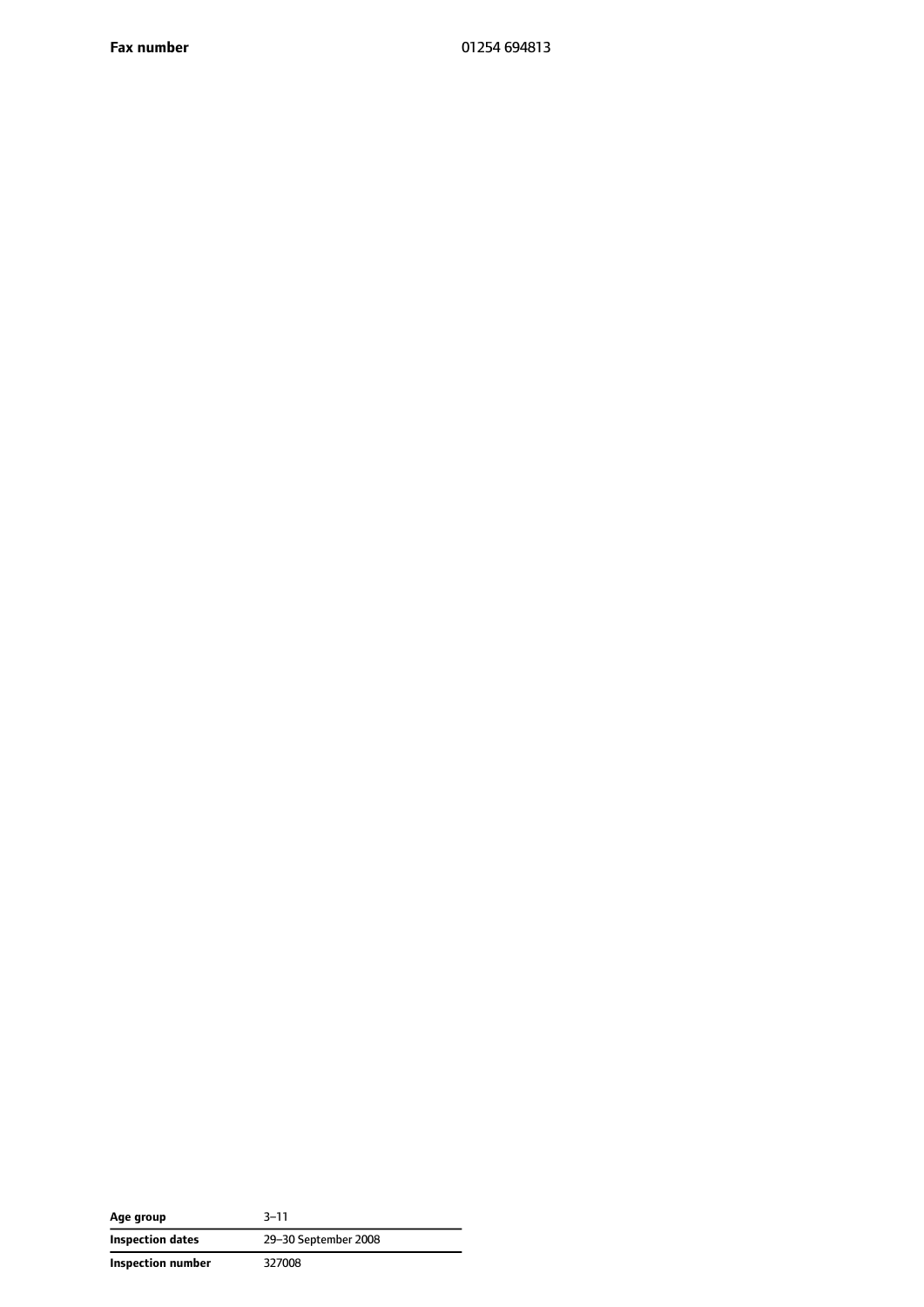© Crown copyright 2008

.

#### Website: www.ofsted.gov.uk

This document may be reproduced in whole or in part for non-commercial educational purposes, provided that the information quoted is reproduced without adaptation and the source and date of publication are stated.

Further copies of this report are obtainable from the school. Under the Education Act 2005, the school must provide a copy of this report free of charge to certain categories of people. A charge not exceeding the full cost of reproduction may be made for any other copies supplied.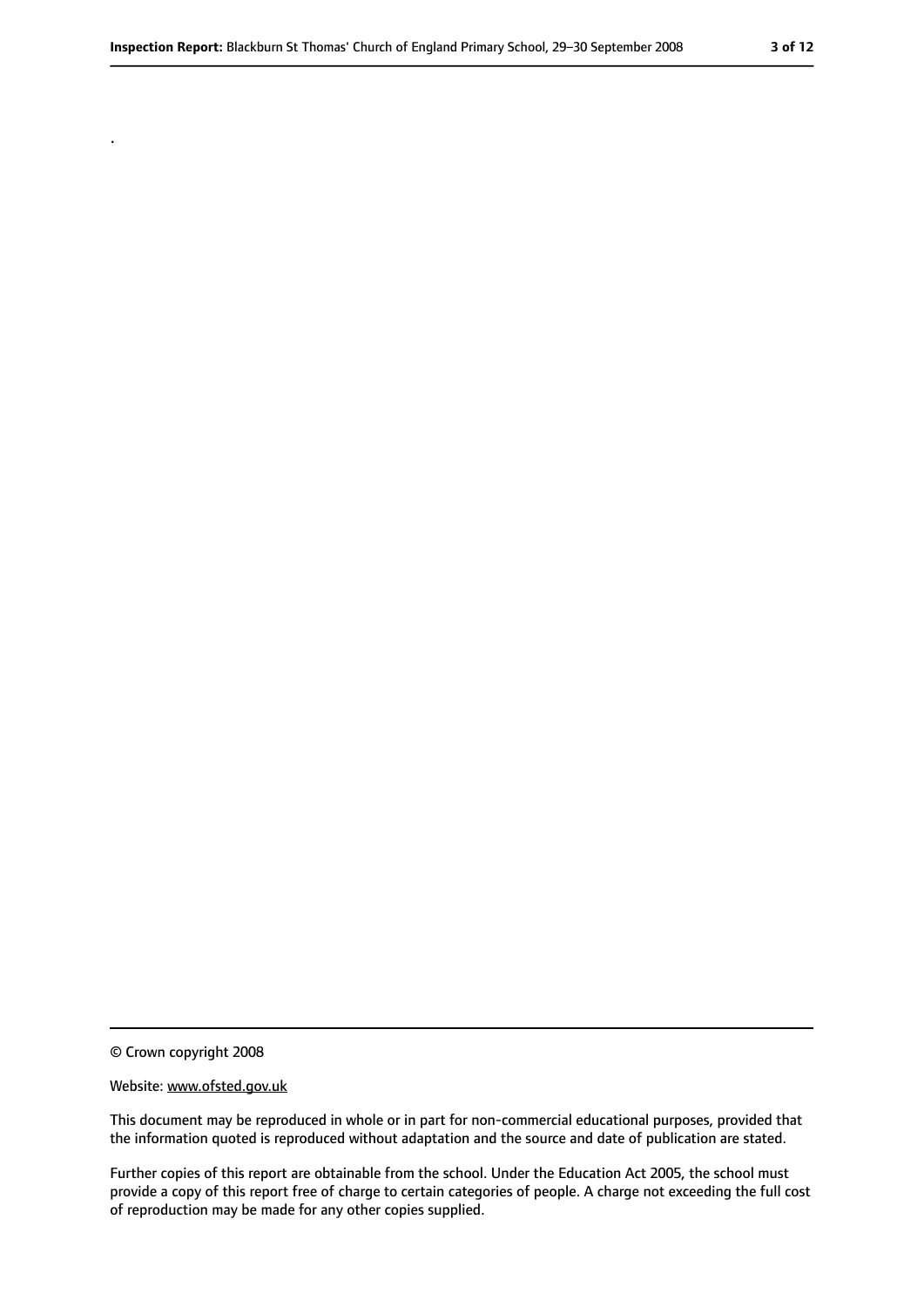### **Introduction**

The inspection was carried out by three Additional Inspectors.

### **Description of the school**

This is a larger than average primary school in an area of social deprivation. Three quarters of the pupils are learning English as a second language and are predominantly of Indian/Pakistani heritage. The proportion of pupils with learning difficulties and/or disabilities is above the national average. The number of pupils eligible for free school meals is double the national level. The school provides for Early Years and Foundation Stage (EYFS) learners. The school has achieved Investors in People, Information and Communication Technology (ICT) Mark and Artsmark Gold awards.

#### **Key for inspection grades**

| Grade 1 | Outstanding  |
|---------|--------------|
| Grade 2 | Good         |
| Grade 3 | Satisfactory |
| Grade 4 | Inadequate   |
|         |              |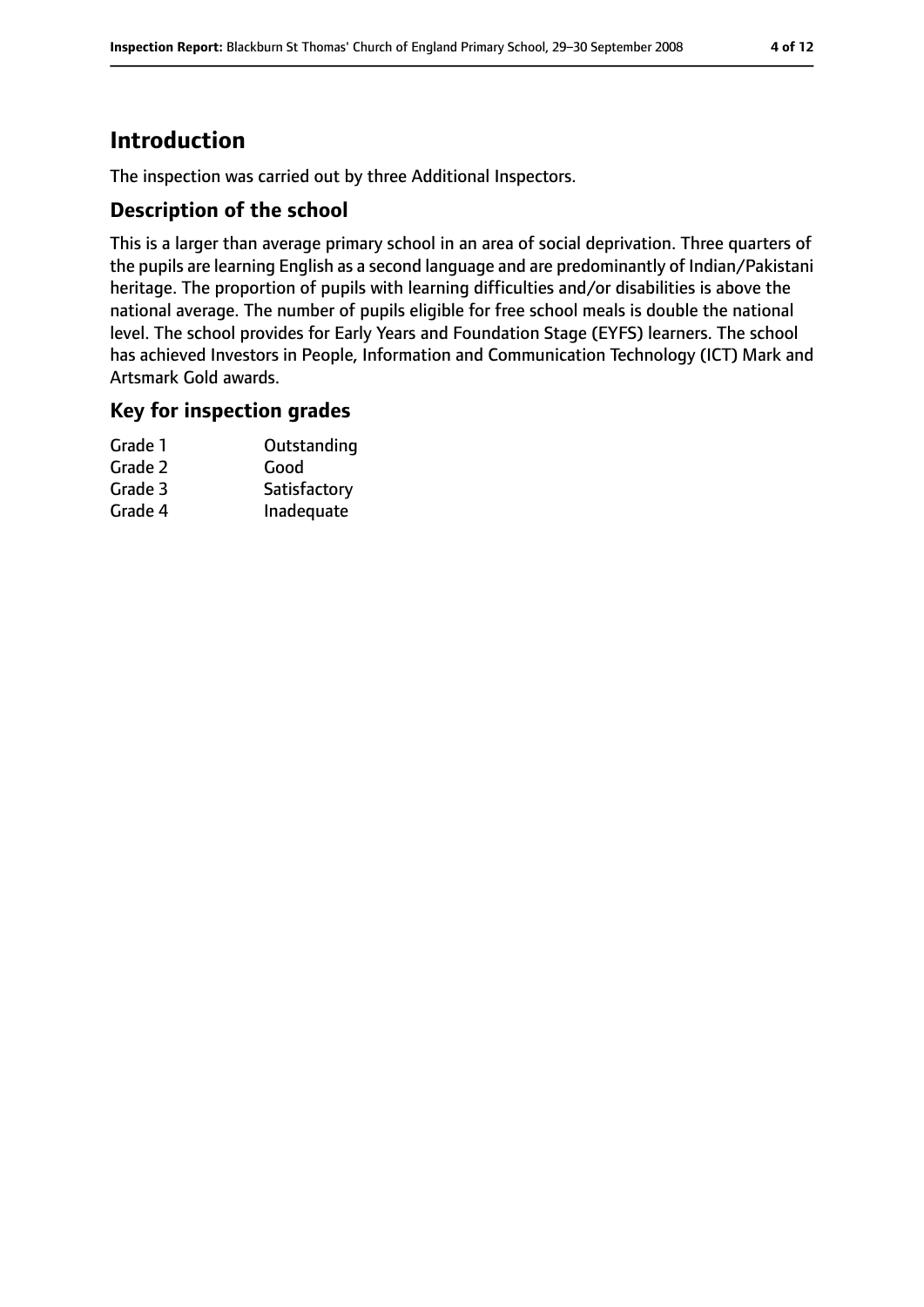### **Overall effectiveness of the school**

#### **Grade: 2**

This is a good school which has improved significantly since the last inspection. It has strong support from parents and carers and contributes well to local community cohesion. One parent typically commented, 'All the teachers and support staff are enthusiastic, dedicated and committed to teaching to a high level and ensuring that the school progresses to the best of its ability.' Achievement is good because of the high levels of support provided for the pupils, their positive attitudes to learning, the good curriculum, effective teaching, and the outstanding pastoral care.

The headteacher and her staff have taken significant steps over the last two years to improve the quality of teaching. This has brought about improvements in learning, although some areas of writing within the EYFS need further development. All pupils now make good progress through the school and standards at the end of Key Stage 2 are broadly average. Currently, pupils in Year 6 are on track to meet and, in some cases, exceed the challenging targets the school has set.

Teaching is good, especially in English, helped by the large number of highly capable and trained support staff, who provide specialist bilingual support to pupils in the early stages of their school life. This is a real strength of the school. Lessons focus strongly on key literacy and numeracy skills and upon active learning styles. Good use is made of art and music to interest and motivate the pupils. Guidance for individual pupils to help them improve their work is, however, underdeveloped. ICT is well used by teachers and is beginning to promote independent learning and prepare pupils well for their future as adults. The good curriculum supports an understanding of the wider world. Pupils clearly enjoy school, feel safe and valued, and know what it means to lead a healthy life. Their social, moral, cultural and spiritual understanding is well promoted.

The level of pastoral care provided by the school is outstanding and contributes to pupils' good personal development reflected in their attitudes to school, high attendance and positive relations with each other and adults. The school works well with the local community and has growing links with both the business world and Pakistan.

The leadership and management of the school is good. The headteacher provides strong leadership and has a staff which is highly committed and works well to ensure that the school provides a caring and stimulating learning environment where cultural and racial diversity is welcomed and celebrated. The school's self-evaluation is wide ranging and of good quality, although planning sometimes lacks detail. Governors have a good understanding of the strengths and needs of the school, and effectively support it, especially through their links with subject coordinators.

### **Effectiveness of the Early Years Foundation Stage**

#### **Grade: 2**

Provision for children in the EYFS is good. Children enter the Nursery with a range of skills that overall are well below what is usual for their age. There are good procedures for introducing children to school and they settle quickly into the Nursery. A strong feature is the way parents and children are welcomed into school each day by a bilingual teaching assistant who knows the children well. Effective teaching helps children make good progress and develop well. Good assessment procedures are used effectively to identify and address specific needs at an early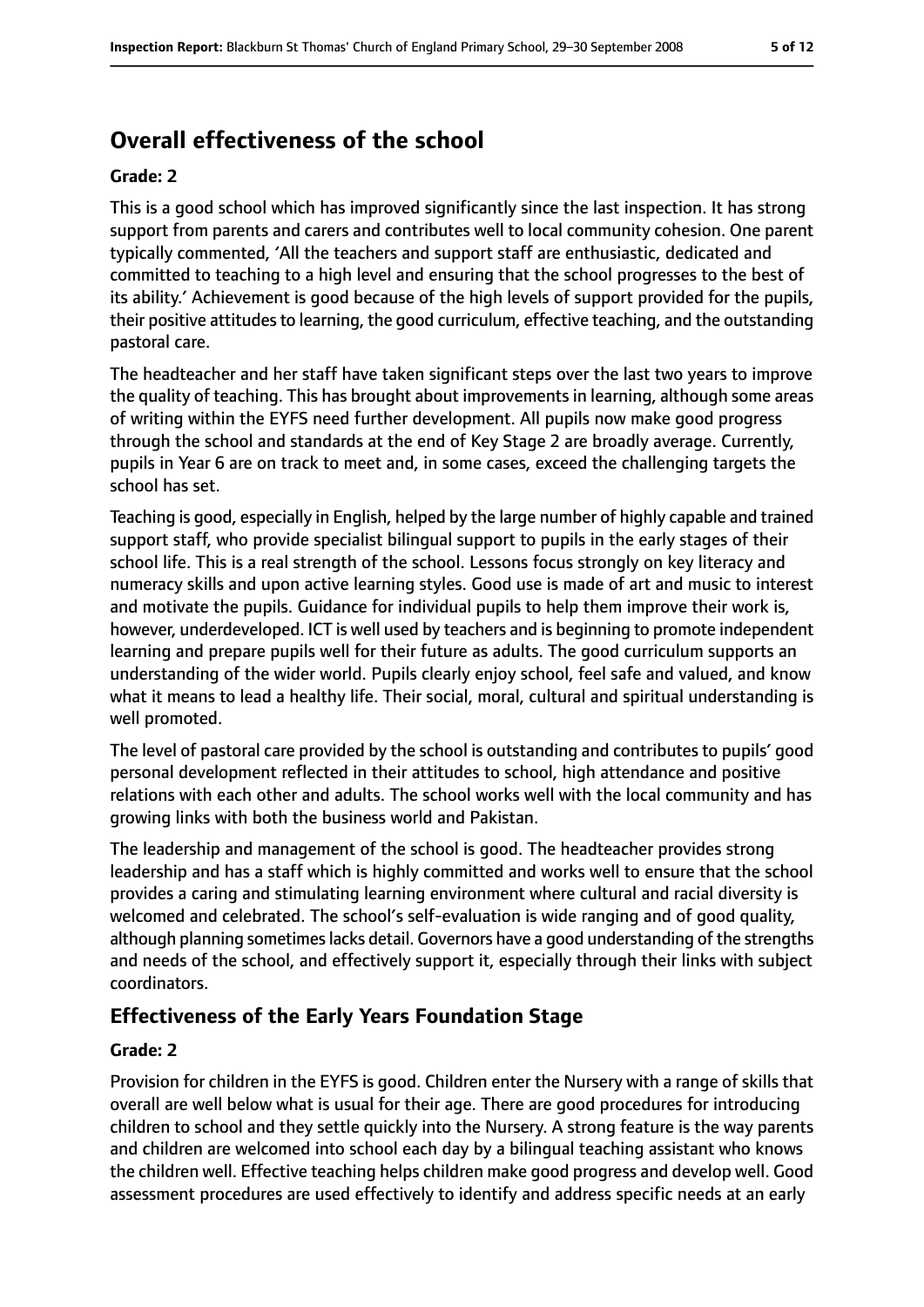stage and to build successfully on what children can do. Consequently, children achieve well. Nevertheless, standards are below the expected level for their age by the time they enter Year 1. The school rightly places a strong emphasis on developing children's personal and social skills and develop a good attitude to school from an early age. Staff take every opportunity to talk to children and encourage them to develop their spoken language skills. However, opportunities are sometimes missed to encourage children to write. The well planned activities and the healthy food on offer in the breakfast club provide a good start to the day. Effective teamwork is a feature of the EYFS, which has undergone a recent change in leadership.

### **What the school should do to improve further**

- Provide more opportunities for children in the EYFS to develop writing skills.
- Further raise standards by giving clearer guidance to individual pupils to help them improve their work.

### **Achievement and standards**

#### **Grade: 2**

Pupils'standards are broadly average and their achievement is good. Pupils make good progress throughout Key Stage 1, especially in literacy. As a consequence, standards have risen steadily over the last two years and are now broadly average. Key Stage 2 paints a similar picture with pupils making consistently good progress, significantly so in mathematics. Overall, standards are now in line with national expectations and some strengths are developing in English. The benefits of long term, bilingual language support are reflected in the good progress and standards achieved by pupils whose first language is not English. This support enables them to reach national expectations by the time they leave school. Pupils with learning difficulties and/or disabilities make especially good progress because of the quality of support they receive. The past underachievement of girls has been successfully tackled. The robust tracking systems indicate that current pupils will meet, and in English possibly exceed, the challenging targets set this year.

### **Personal development and well-being**

#### **Grade: 2**

Pupils consider that school is enjoyable because 'the staff work hard to help them, and to look after them so they can work hard.' As a result, standards have risen significantly. Pupils' spiritual, moral, social and cultural development is good. They say they feel safe, they collaborate well and form good relationships with each other and adults. They show confidence and a willingness to engage in conversation with visitors. Pupils from a range of ethnic backgrounds, girls and boys and pupils of different abilities work and play well together. Behaviour is good in lessons, in the playground and around the school. There are no exclusions. Pupils have a clear sense of how to live healthily and this is reflected in the meals and snacks available to them. They act sensibly and safely. Excellent attendance and punctuality are having a positive impact on learning. Pupils are rightly proud of the contribution they make to their community. As they mature, they take responsibility for others through the many tasks they fulfil across the school. They have a strong voice through the school council and have been instrumental in suggesting improvements to the school environment. Innovative links with local high schools prepare pupils well for the next stage of their education and life beyond school.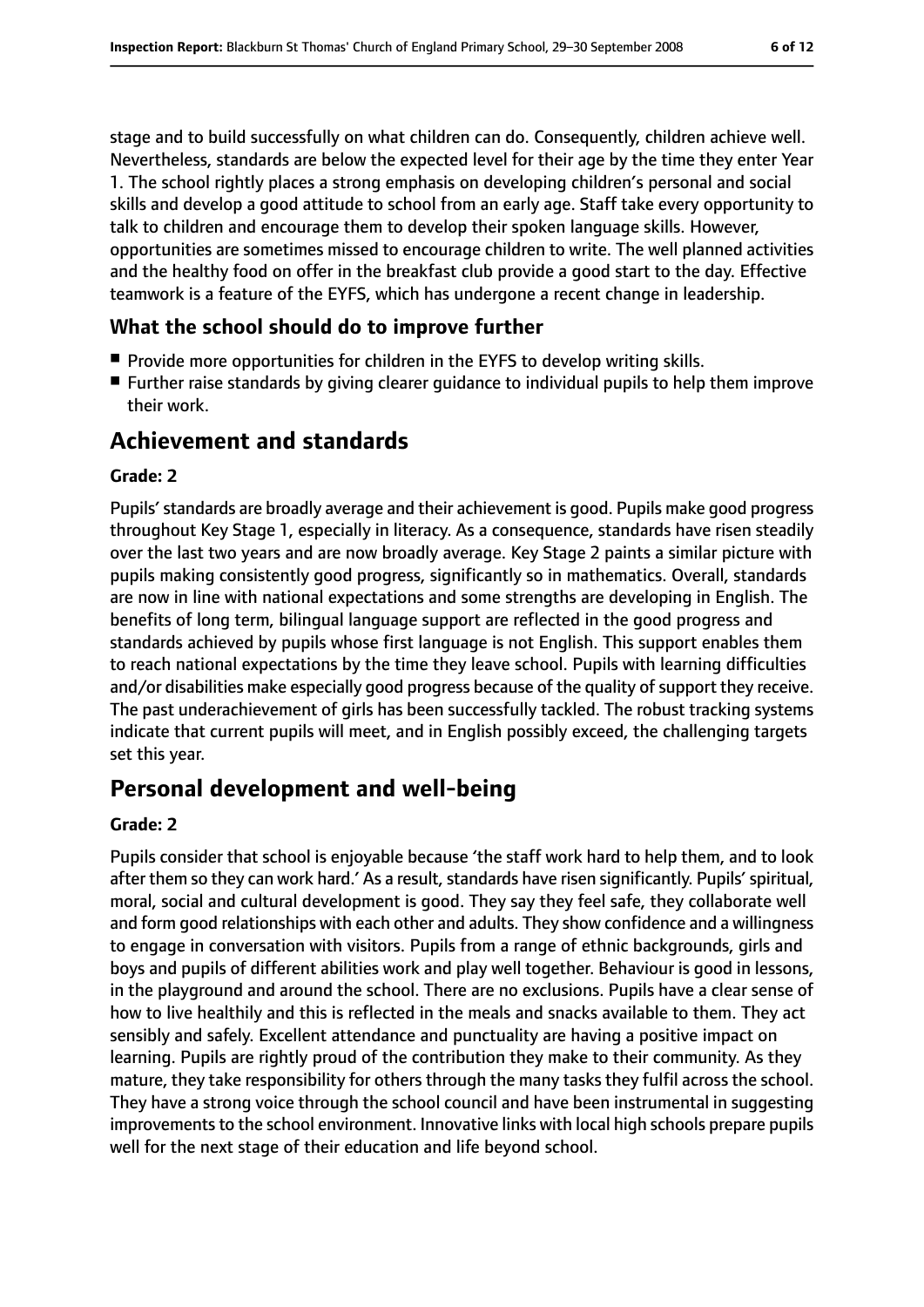### **Quality of provision**

### **Teaching and learning**

#### **Grade: 2**

Teaching is good, so pupils learn well. The consistent application of the school's 'Golden Rules' promotes good behaviour and a positive attitude to learning and is highly valued by pupils. Teachers' explanations are clear and so pupils know what to do and get on quickly. Work is generally planned well to take account of pupils' previous learning. The generous number of skilled teaching assistants, contributes well to learning. Teachers use many different teaching methods, including practical activities, such as singing times tables, to stimulate pupils' interest and enjoyment and involve them in their learning. Teachers make good use of questions and talking partnersto successfully improve pupils'speaking and listening skills. Marking is helpful. Occasionally learning is only satisfactory rather than good when the pace of lessons is slow and pupils are not suitably challenged and involved.

### **Curriculum and other activities**

#### **Grade: 2**

The curriculum is good and meets the pupils' needs well. The well thought out programme for personal, social and health education encourages and supports pupils' good personal development. Priority is given to developing literacy and numeracy skills and providing extra help where needed, so that most pupils achieve the required standard by the time they leave the school. ICT is used extensively to support learning in other subjects, for example specialist programs are helping some pupils to make good improvements in mathematics and spelling. The curriculum is enhanced by the wide range of well attended clubs and competitive sports available after school. Many visits are arranged to support learning in different subjects, often celebrated through pupils' high quality art work around the school. The school chooses a good range of resources to reflect the school's cultural diversity and to support community cohesion well.

### **Care, guidance and support**

#### **Grade: 2**

Academic support and guidance for pupils are good; pastoral care and support are outstanding. Procedures for safeguarding pupils are rigorous and parents and carers appreciate the support and care which the school provides. The breakfast club provides a good start to the day for many pupils and has helped to improve attendance and punctuality. The experienced and skilled support staff are well led and deployed and provide high quality support for pupils who find aspects of school life difficult. Pupils' needs are identified at a very early stage and specialist support from other professionals is provided where needed. Consequently, pupils with learning difficulties and/or disabilities make good progress physically, socially and academically. The school has established systems for assessing and tracking pupils' progress though the information is not always used well to help individual pupils understand how to improve their work.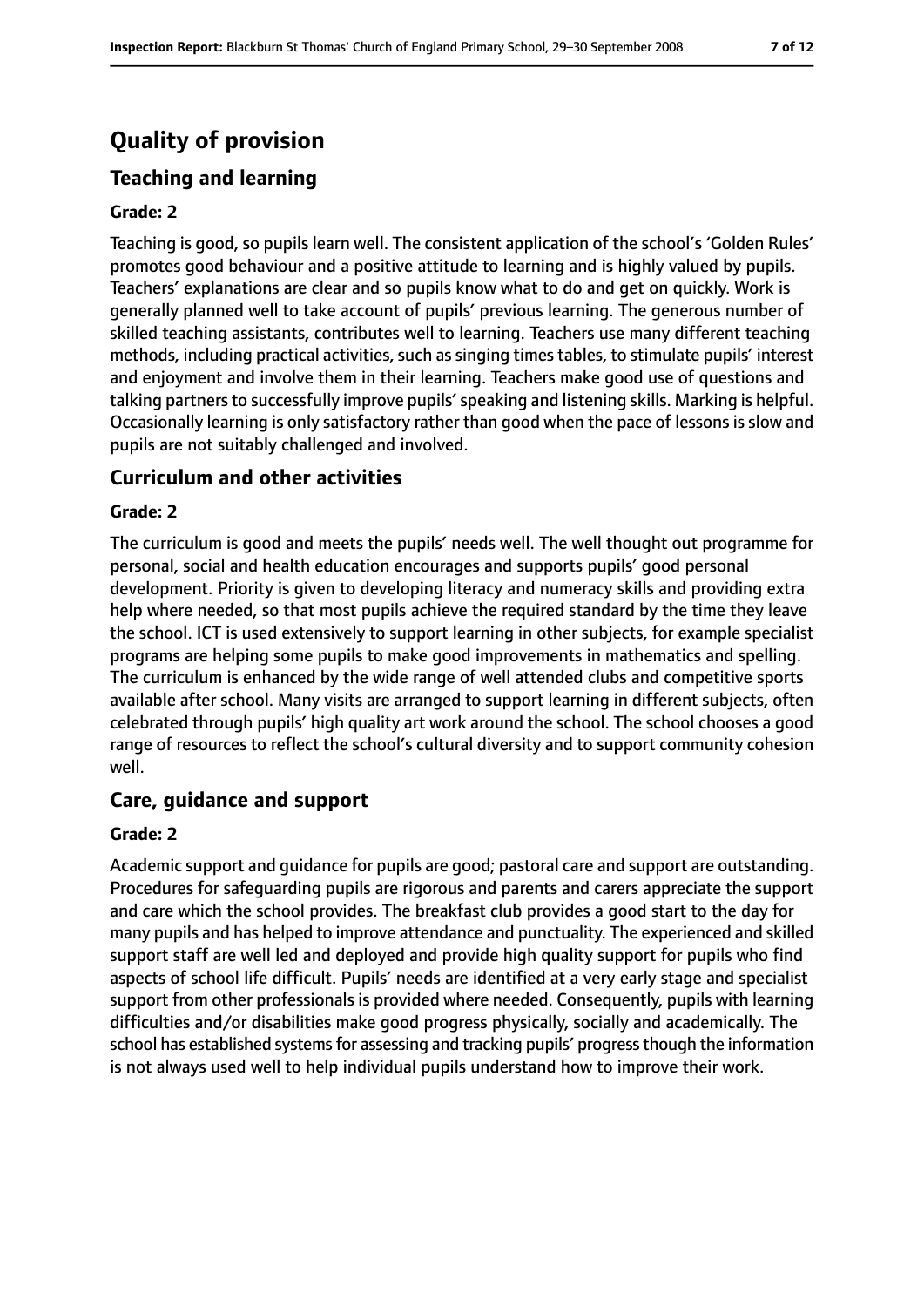### **Leadership and management**

#### **Grade: 2**

Leadership and management are good. Over the last two years there has been a successful focus upon raising standards in reading, writing and numeracy, and establishing more varied teaching and learning methods. The headteacher has restructured staffing, significantly increased the number of teaching assistants, and provided training for staff to support pupils requiring intensive language support. The school has acted to strengthen community cohesion by involving parents and local residents in such developments, as well as providing them with training and resources for ICT. The headteacher and staff have created a harmonious, inclusive, multicultural environment with outstanding levels of pastoral care and support. As a result, pupils' personal development is good and standards have improved significantly. Despite recent changes in the leadership team, it continues to provide clear direction and subject leaders have taken an increased responsibility for their own areas. Self-evaluation and monitoring of practice is good but the school improvement plan lacks detail. Governors are actively involved in the daily life of the school and carry out their challenge and support functions well.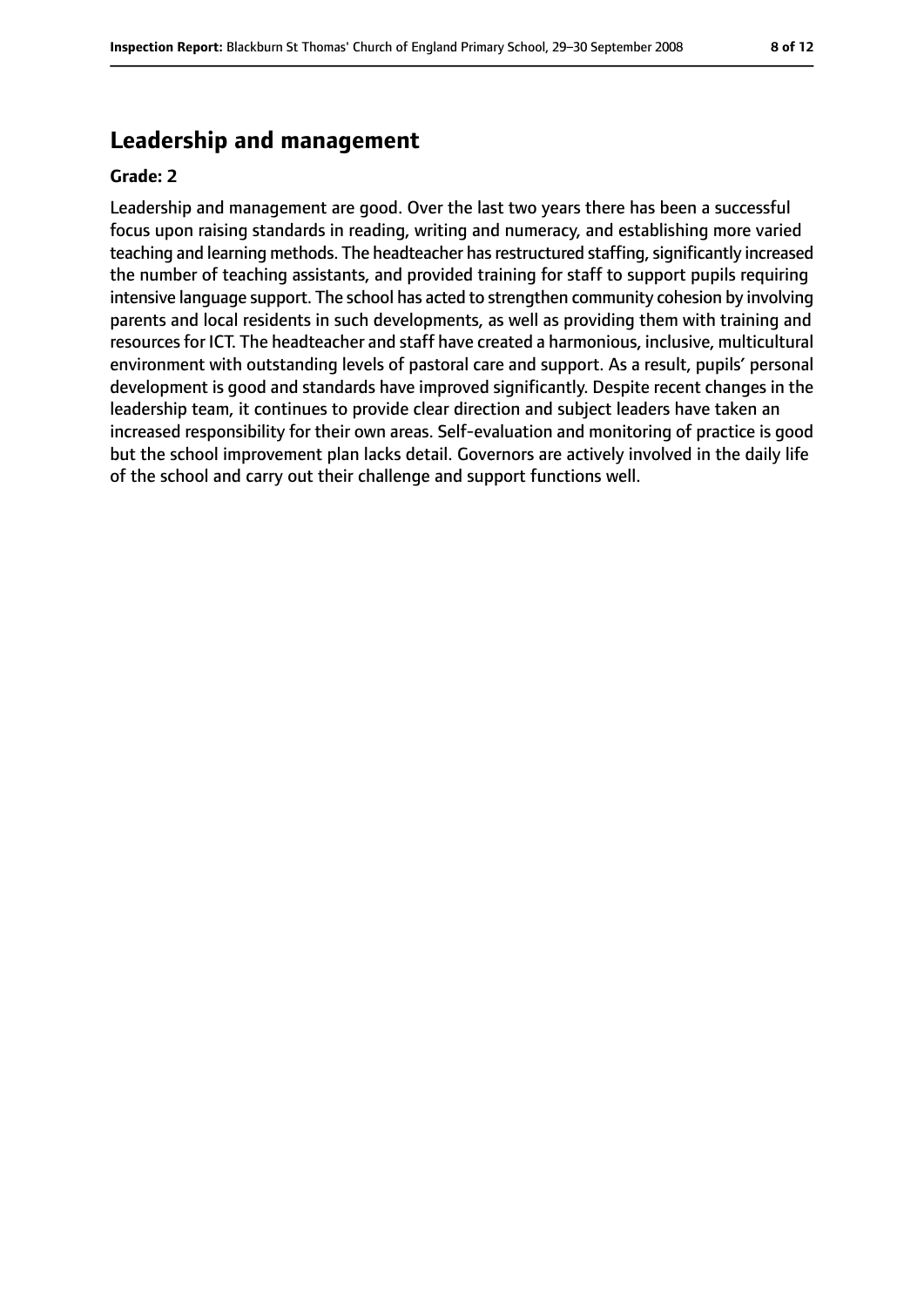**Any complaints about the inspection or the report should be made following the procedures set out in the guidance 'Complaints about school inspection', which is available from Ofsted's website: www.ofsted.gov.uk.**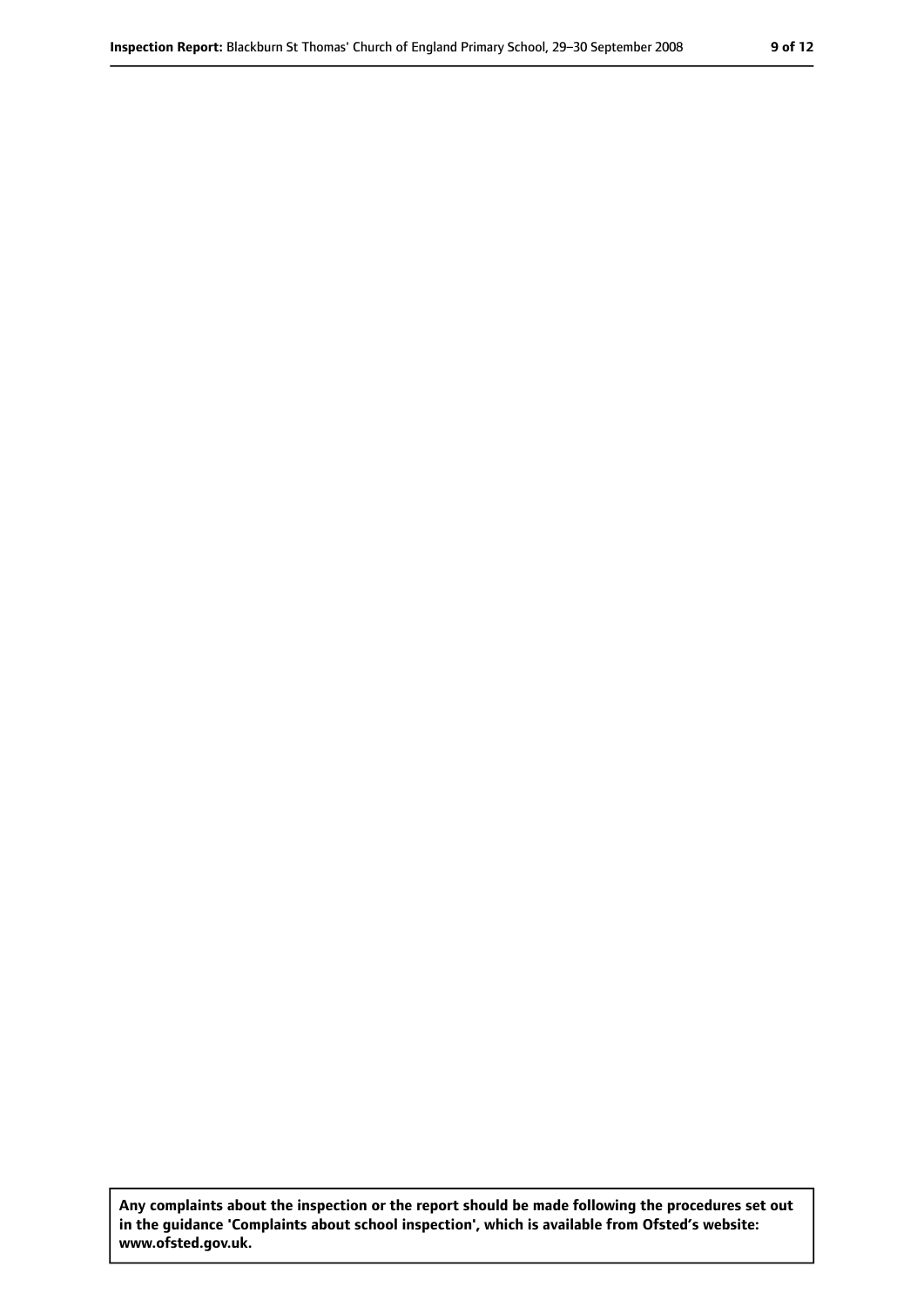## **Inspection judgements**

| $^{\backprime}$ Key to judgements: grade 1 is outstanding, grade 2 good, grade 3 satisfactory, and | <b>School</b>  |
|----------------------------------------------------------------------------------------------------|----------------|
| arade 4 inadequate                                                                                 | <b>Overall</b> |

### **Overall effectiveness**

| How effective, efficient and inclusive is the provision of<br>education, integrated care and any extended services in meeting the<br>needs of learners? |     |
|---------------------------------------------------------------------------------------------------------------------------------------------------------|-----|
| Effective steps have been taken to promote improvement since the last<br>inspection                                                                     | Yes |
| How well does the school work in partnership with others to promote learners'<br>well being?                                                            |     |
| The capacity to make any necessary improvements                                                                                                         |     |

### **Effectiveness of the Early Years Foundation Stage**

| How effective is the provision in meeting the needs of children in the<br><b>EYFS?</b>       |  |
|----------------------------------------------------------------------------------------------|--|
| How well do children in the EYFS achieve?                                                    |  |
| How good are the overall personal development and well-being of the children<br>in the EYFS? |  |
| How effectively are children in the EYFS helped to learn and develop?                        |  |
| How effectively is the welfare of children in the EYFS promoted?                             |  |
| How effectively is provision in the EYFS led and managed?                                    |  |

### **Achievement and standards**

| How well do learners achieve?                                                                               |  |
|-------------------------------------------------------------------------------------------------------------|--|
| The standards <sup>1</sup> reached by learners                                                              |  |
| How well learners make progress, taking account of any significant variations<br>between groups of learners |  |
| How well learners with learning difficulties and/or disabilities make progress                              |  |

#### **Annex A**

<sup>&</sup>lt;sup>1</sup>Grade 1 - Exceptionally and consistently high; Grade 2 - Generally above average with none significantly below average; Grade 3 - Broadly average to below average; Grade 4 - Exceptionally low.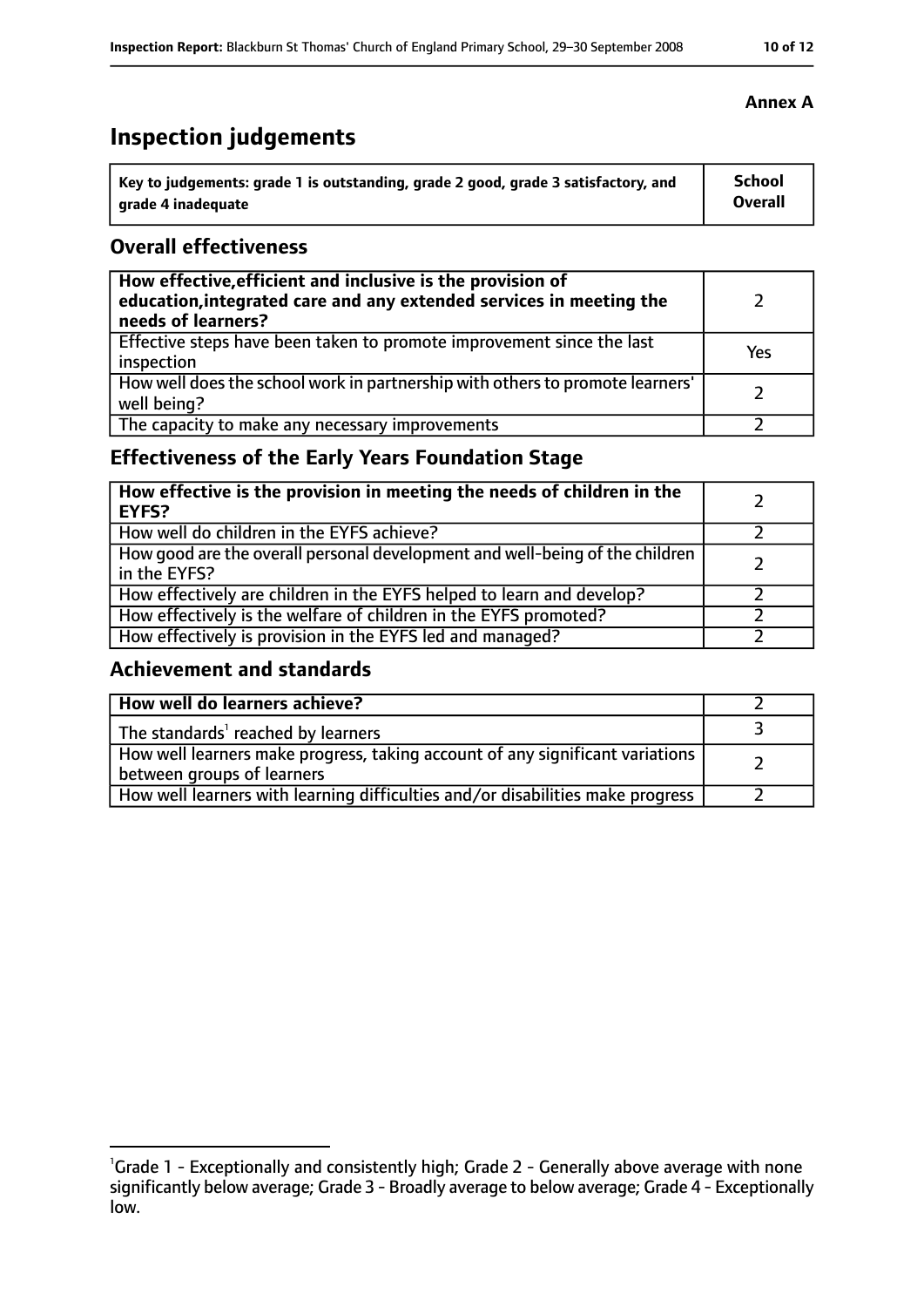### **Personal development and well-being**

| How good are the overall personal development and well-being of the<br>learners?                                 |  |
|------------------------------------------------------------------------------------------------------------------|--|
| The extent of learners' spiritual, moral, social and cultural development                                        |  |
| The extent to which learners adopt healthy lifestyles                                                            |  |
| The extent to which learners adopt safe practices                                                                |  |
| The extent to which learners enjoy their education                                                               |  |
| The attendance of learners                                                                                       |  |
| The behaviour of learners                                                                                        |  |
| The extent to which learners make a positive contribution to the community                                       |  |
| How well learners develop workplace and other skills that will contribute to<br>their future economic well-being |  |

### **The quality of provision**

| How effective are teaching and learning in meeting the full range of<br>learners' needs?              |  |
|-------------------------------------------------------------------------------------------------------|--|
| How well do the curriculum and other activities meet the range of needs and<br>interests of learners? |  |
| How well are learners cared for, quided and supported?                                                |  |

### **Leadership and management**

| How effective are leadership and management in raising achievement<br>and supporting all learners?                                              |     |
|-------------------------------------------------------------------------------------------------------------------------------------------------|-----|
| How effectively leaders and managers at all levels set clear direction leading<br>to improvement and promote high quality of care and education |     |
| How effectively leaders and managers use challenging targets to raise standards                                                                 |     |
| The effectiveness of the school's self-evaluation                                                                                               |     |
| How well equality of opportunity is promoted and discrimination eliminated                                                                      |     |
| How well does the school contribute to community cohesion?                                                                                      |     |
| How effectively and efficiently resources, including staff, are deployed to<br>achieve value for money                                          |     |
| The extent to which governors and other supervisory boards discharge their<br>responsibilities                                                  |     |
| Do procedures for safequarding learners meet current government<br>requirements?                                                                | Yes |
| Does this school require special measures?                                                                                                      | No  |
| Does this school require a notice to improve?                                                                                                   | No  |